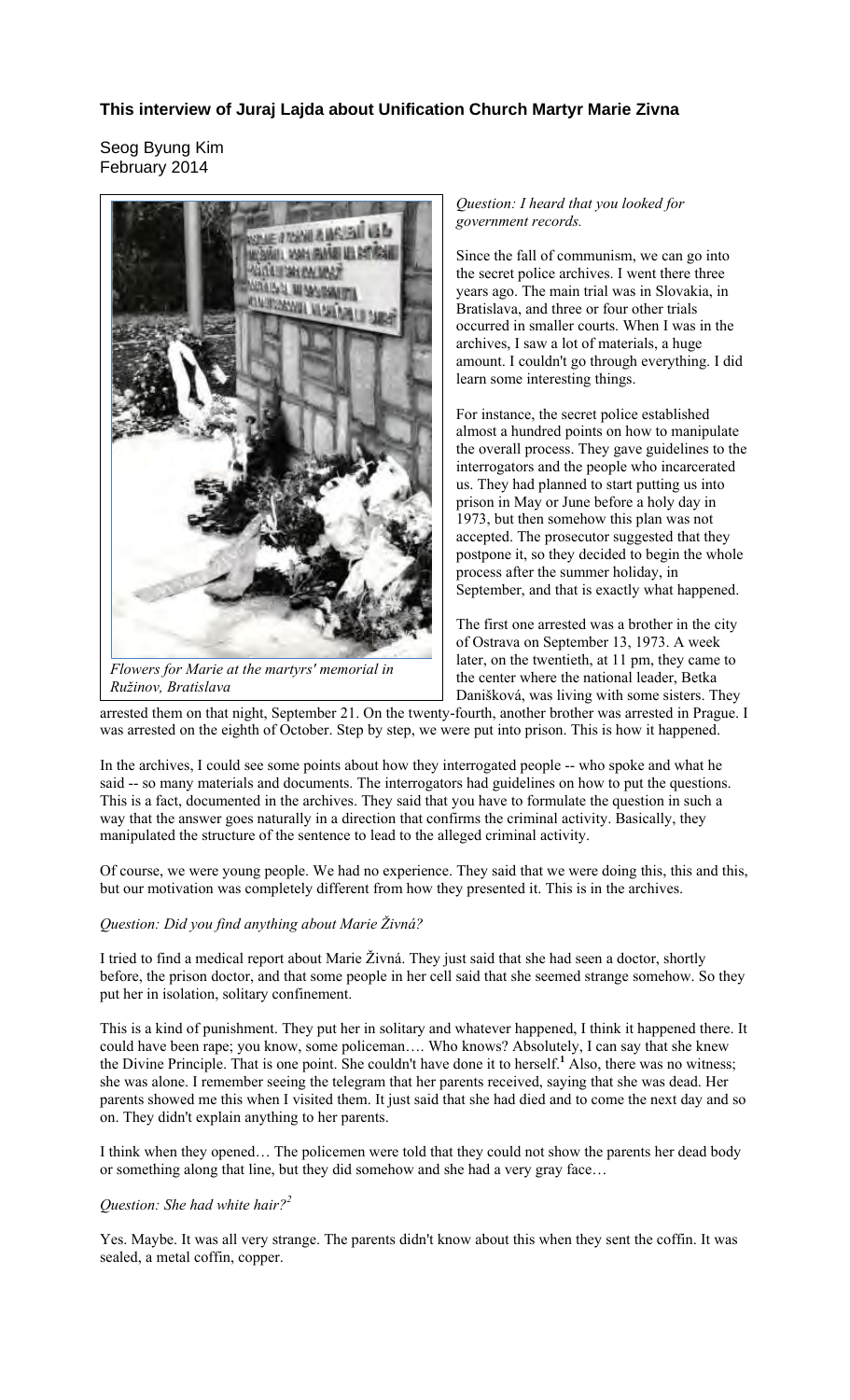It has now been forty years; it happened in 1974. I think April 12; it was Easter-time, a Thursday or Friday.**<sup>3</sup>**

At that time, we could not imagine what would happen. Even now, how do you describe communism? I, myself, forget the atmosphere thirty or forty years ago under communism. You cannot imagine. We could not do anything and spies were everywhere. But at that time, in 1974, she had a big funeral. That was something unusual. There were secret policemen there.

Because the people could not believe it, maybe a thousand people came -- many, many people came. They knew her in the village. I don't know if it was a thousand, but it was many. It was an event for a small village. They couldn't believe the official report. I don't know what the official report said about why she died, but they couldn't believe it. They were persuaded that something had happened, that the communists had done something wrong.

Even now, we have an ambassador for peace that remembers her. He was in MEPI in 2007, and he was very inspired by that. He is a journalist, a theater critic. He reviews dramas and plays. Recently, we were speaking about her and he said, "It is my desire to make a documentary film about her. I have to admit that I will not be happy until I do this. I even want to ask the government for support. I need more information."

He knew her. He said that she was a beautiful girl; many students wanted to date her. He remembers her like that. He remembers her as excellent and very intelligent. She was in the last year of her studies in the city of Brno. Speaking to this ambassador for peace was interesting.



### *Question: How long were you in prison?*

I experienced thirty-eight months in prison. The most difficult time was the first year. We were so cold. We were incarcerated and we were being interrogated. There are certain levels in criminal law. At first you are just "accused." Then you are "sentenced." These are legal expressions, but also your status is different, because during the process until the moment you are sentenced, during the trial, you are still innocent, so you have different rights. Also, this is the most difficult time because you are in a cell and you are doing just nothing. They come. They bring people and they go. This lasted a year.

The process itself, the trial, last three weeks. Until that time, they were very careful that I do not destroy myself**<sup>4</sup>** or that something happens to me.

But then I have a different status, I am now a criminal. This was confirmed by the trial. We were then moved to another part of the prison and were waiting for an escort to take us to the prison camp. This was a different life. It was prison life. You

were working. You had eight hours of work because there are some companies… We worked in an area of the prison buildings. Of course nobody talked about your crime. You just existed. But you did have give and take. You were living. You were working eight hours and you had some -- not "free" time, but you could watch TV or whatever. You were with other prisoners.

#### *Question: What kind of products did you make?*

We made bottles for blood, a special bottle that has a drip valve. This was from rubber. You had to cut a number of them out using scissors from a sheet of rubber. There were so many that you couldn't do them all. We also made laundry clips. The quota was 2,700. Impossible! Fifty percent of the quota was a success. Nobody could do that. Your fingers would quickly become destroyed. This was in the beginning. Later, we had quite good work. We used some machines. We made some spare parts for cars. There was a big sheet of metal and we used a press and just ran the machine. I was the best worker five times.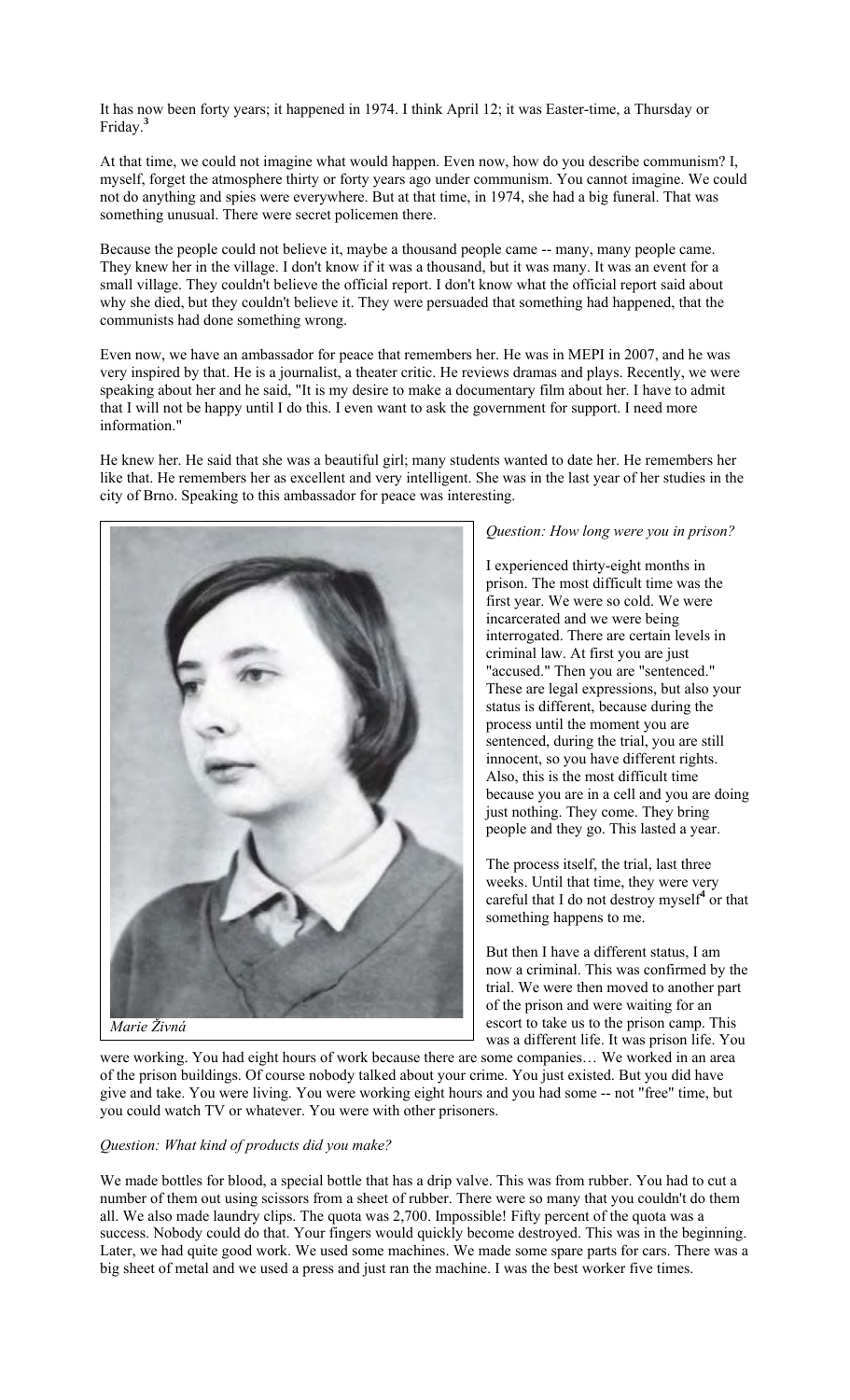## *Question: Similar to Father.*

#### Maybe.

#### *Question: What was life like outside of the work?*

The first year was just waiting in a cell, which was very small. I remember that once… It was terrible. There was one person who was accused because he misused his daughter. Spiritually, it was terrible, and it was for the second time in his life. Sometimes, I thought a fellow prisoner was a murderer. You are incarcerated with them.

There was always coming and going, but I was there for a long time, so once we were two in the cell, three, four, five. This changed all the time. In prison we could meet other brothers and sisters, though during the trial process, we were completely isolated. We might have influenced each other. Once we were sentenced, they didn't care anymore. So we were together.

The place to which they sent us had criminals, real criminals. The prison camp was outside Bratislava (the capital) about 120 km, in a smaller city. It was a fortress, a fourteenth century fortress… Even during the Hapsburg Monarchy, hey used it as a prison. It had very thick walls. During the Second World War it was also a prison. Political prisoners -- when the communists persecuted people -- they always put them there.

The policemen, when they saw us in the prison, said, "But they are not criminals." They could see it in our faces. In prison you can see the character of a person very quickly because you are with the person twenty-four hours a day -- you cannot escape. You are in one cell for twenty-four hours, so there are very quickly conflicts or some situations. Through these you can see a person's character. If you are free -- if you are not in prison, if you don't like someone you don't meet him. In prison you don't have this choice.

The policemen, they were of course not university people, but I wouldn't say they were primitive. They could see; they had a sense, from working with these prisoners. "You are not criminals. What happened?" Of course, we couldn't talk and they shouldn't have asked us. It was not allowed.

We could make friends with them, with the prisoners. This is the next point. We tried to serve them. In one sense there were norms. It was a workshop. Normally you had to make a certain number of products during eight hours, but sometimes it was impossible to make the quota and you were punished by receiving a half-ration of food. We were young at the time, but there were also old people there.

There was a rule that when you criticized the country's president -- called him an idiot or said something bad -- you could go to prison. There were such cases with older people, some of whom couldn't do the quota. So we were giving to them. You know, I made 150 percent, so I gave him 50 percent. Somehow we helped each other. And we tried to listen to their stories. I think they could see. We were always quiet. We were always thinking about True Father in Hungnam. Without this, we couldn't survive. We made a relationship to serve them.

I think True Father was behind us. I remember that many years after we came out of prison, after the fall of communism, when we were free to meet many other brothers and sisters around the world, some Japanese missionaries told us that they remembered that in 1975 or 1976 at a Sunday service in the morning, Father went to the holy ground and prayed. He didn't say for whom, but he was praying for people in prison.

I was moved. He protected us. We didn't know. Because anything could happen. One prisoner told me once, I will cut your ears off. I said, Okay, please do.

You know, some people were crazy. They had been three, four, five years in one place with no family - all the conflicts, all the resentment. They were crazy. Anything could have happened. Somebody might kill you and nobody knows who. So I was moved by hearing about Father's prayer.

Basically we got out of prison; we survived. Also I have to say that during the interrogation process, they speak to someone at your school, some teacher or someone else to speak about you, give an evaluation. They asked what kind of person you were, about your character. Or they asked the local authorities where you were living.

They were expecting people to write negatively, because this was the whole atmosphere in society but suddenly good people appeared. They said, Never. I will not sign this!

In the university where I was studying, the head of the department was a very strong communist. She wrote a very bad character evaluation of me. The other professors said, "We will not sign this. It isn't true. You will have to rewrite this. We do not know him like this." This moved me. There are many things I might say. Somehow we didn't lose faith. This is the only point. There were other brothers and sisters who